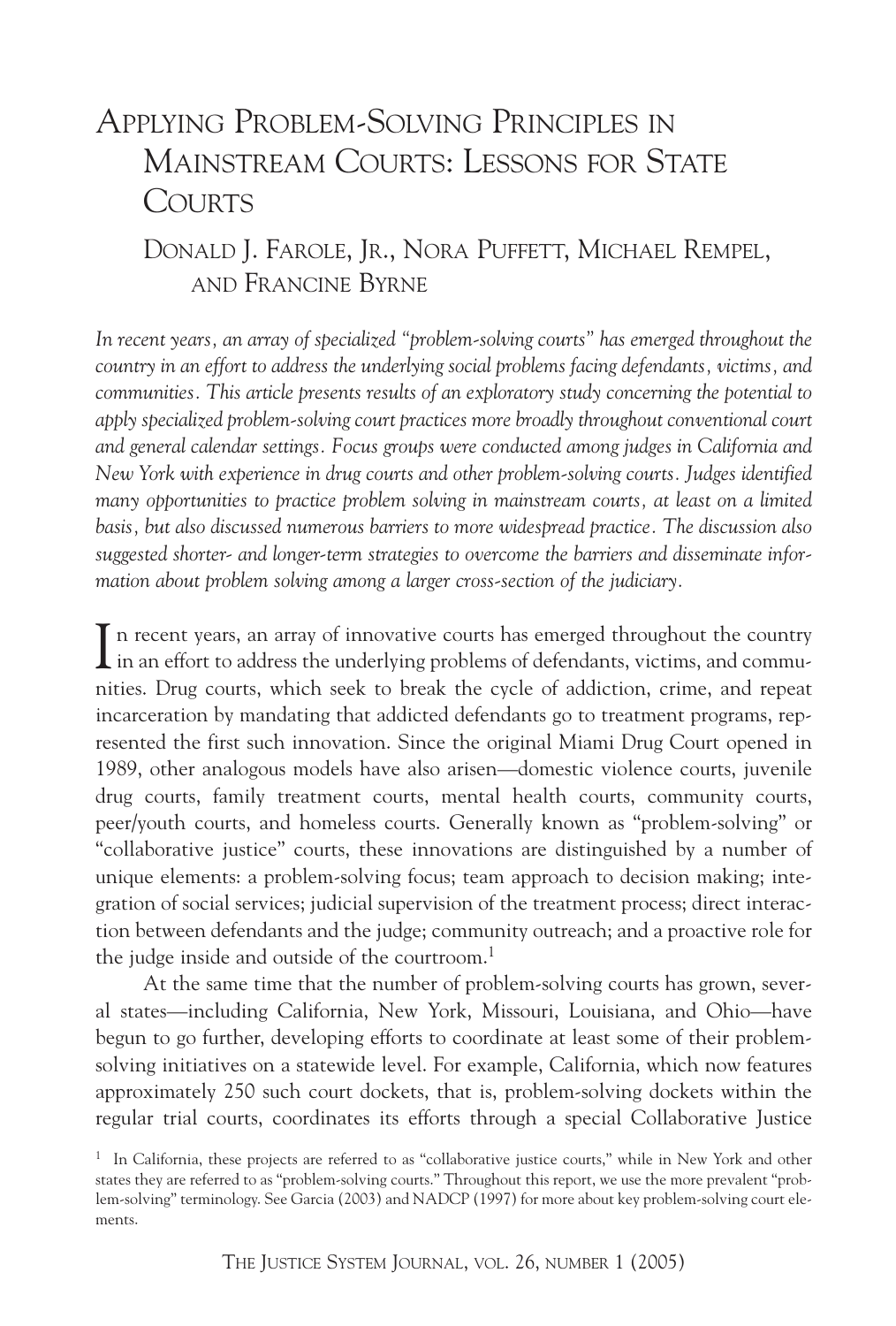Courts Advisory Committee to the state's Judicial Council. These institutional efforts reflect, in part, the demonstrated effectiveness of drug courts as well as the public attention and support all of these innovations have garnered.<sup>2</sup>

While specialized problem-solving courts have proliferated, and we have learned much about the practice of problem solving within them (Casey and Rottman, 2005; Berman and Gulick, 2003), interest in the potential of applying problem-solving court practices *outside* the specialized court setting has recently begun to surface. In other words, will problem solving be restricted to stand-alone specialized courts dedicated to discrete interventions, for example, for substance addiction, domestic violence, or mental illness, or can their core principles and practices be productively applied throughout court systems? The answer to this question can directly inform the growing efforts in many states to institutionalize a problem-solving approach.

Contingent upon what is feasible and appropriate, institutionalization can involve the system-wide expansion and coordination of *specialized* problem-solving courts, the incorporation of problem-solving practice throughout *conventional* court operations, or both. Interest in this issue among justice system representatives was enhanced by an August 2000 resolution of the Conference of Chief Justices and Conference of State Court Administrators, which advocated

encourag[ing], where appropriate, the broad integration over the next decade of the principles and methods of problem solving courts into the administration of justice to improve court processes and outcomes while preserving the rule of law, and meeting the needs and expectations of litigants, victims, and the community (Becker and Corrigan, 2002).

This article presents results of an exploratory study, conducted by the California Administrative Office of the Courts in collaboration with the Center for Court Innovation, concerning the opportunities and barriers to applying problem-solving principles and practices outside of specialized problem-solving courts, that is, in conventional courts and on general calendars and other specialized calendars. Focus groups were conducted among judges in California and New York with experience in drug, domestic violence, mental health, and other problem-solving courts. The research addressed three principal questions:

<sup>&</sup>lt;sup>2</sup> Although it is premature to offer a definitive assessment of newer problem-solving court models, a consensus has recently emerged regarding the efficacy of adult drug courts. Wilson, Mitchell, and Mackenzie (2003) reported that thirty-seven of forty-two completed studies found lower recidivism rates among drug court participants than comparison groups of otherwise similar nonparticipating defendants. A random assignment study of the Baltimore City Treatment Court (Gottfredson, Najaka, and Kearley, 2003) and a study of six New York State drug courts (Rempel et al., 2003) both reported recidivism reductions that extended up to three years after the initial arrest, although the magnitude of reductions varied across courts. Such evidence led Goldkamp (2003) and Harrell (2003) to concur that the evaluation literature now offers clear support for the effectiveness of adult drug courts in reducing recidivism, although others caution that it remains unclear which drug court components (other than judicial involvement) are more or less critical to the model's overall success (Marlowe, DeMatteo, and Festinger, 2003).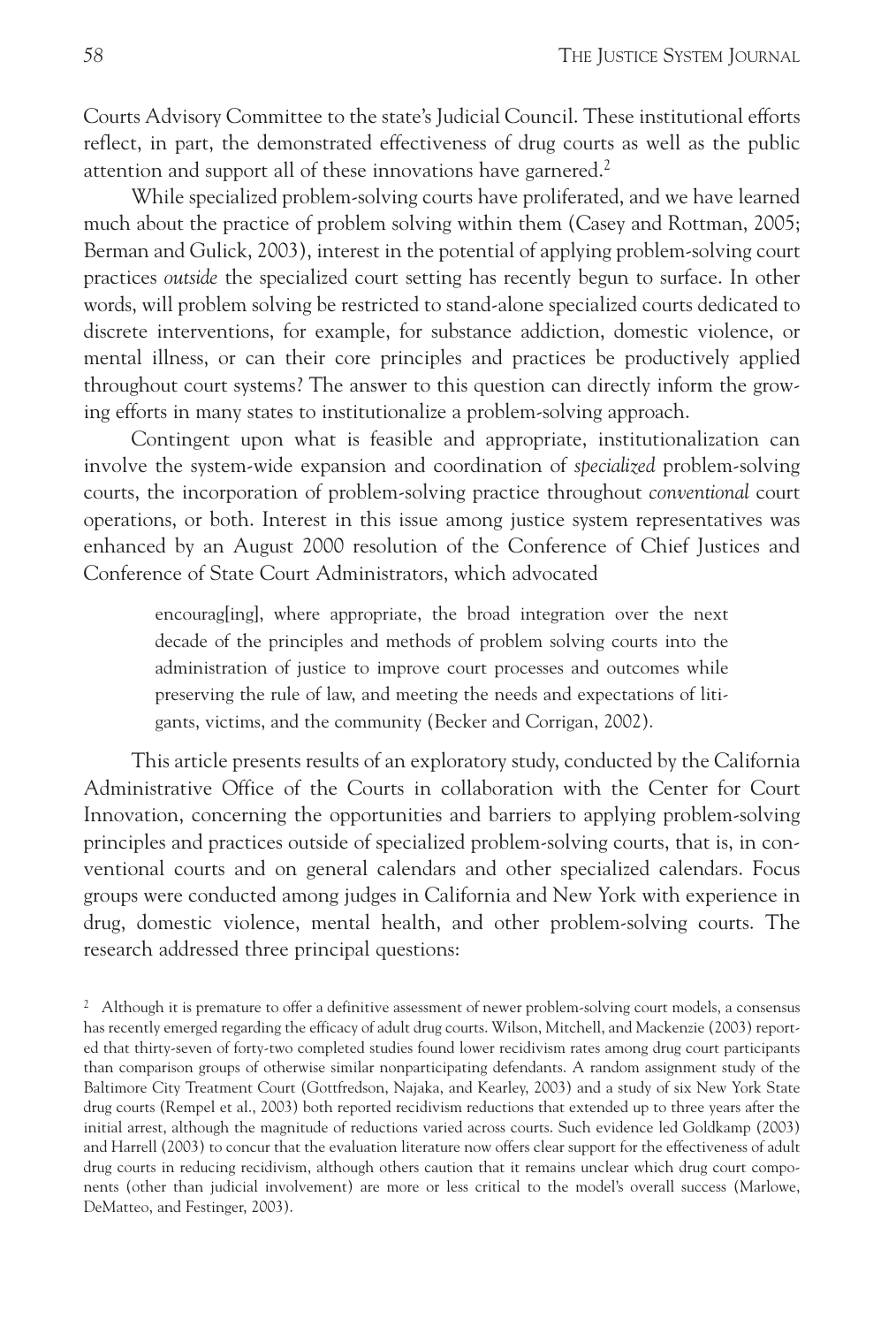- 1. Which problem-solving principles and practices are more easily applied in conventional courts and which are less easily applied?
- 2. What barriers might judges face when attempting to apply these principles and practices in conventional courts and how might those barriers be overcome?
- 3. How might problem solving be disseminated among judges and judicial leaders throughout the court system?

We begin with a brief review of the study background and methodology. We then present key themes and findings from the focus groups. We conclude by discussing the implications of these findings for court managers and next steps for future research.

# PROJECT BACKGROUND

Many of the issues associated with the application of problem-solving principles in conventional courts are so new that justice system representatives and researchers are only beginning to consider them. Thus the available literature consists largely of descriptive accounts chronicling individual judges' perspectives or personal attempts to apply problem solving in conventional courts (e.g., Bamberger, 2003; Casey and Rottman, 2000; Gilbert, Grimm, and Parnham, 2001). A related literature considers how judges and attorneys might apply therapeutic jurisprudence, defined as a normative legal theory regarding the potential of law to contribute to therapeutic outcomes, in various contexts (e.g., Abrahamson, 2000; Leben, 2000; Wexler, 2000). In addition, others have considered opportunities and challenges to institutionalizing specialized problem-solving courts (e.g., Berman, 2004; Fox and Wolf, 2004; Feinblatt, Berman, and Fox, 2000). While these literatures are varied, three consistent themes emerge:

- 1. The broader use of problem solving requires changing traditional attitudes and role orientations of judges, attorneys, and other justice system actors;
- 2. Resource constraints (lack of time, money, and staff) can pose serious barriers to attempts to apply specific problem-solving practices more widely; and
- 3. Judicial leadership is critical in any efforts to expand problem solving, either through the expansion of specialized courts or the integration of problem-solving practice in conventional courts.

Different perspectives also exist regarding the extent to which the practice of problem solving—and therapeutic justice—requires specialized courts (and judges) or, alternatively, can be productively applied in conventional courts (see, e.g., Rottman, 2000, for discussion in the therapeutic justice context). Most writings that address these issues, however, do not examine discrete, specific problem-solving principles and practices that may be more or less easily applied on general court calendars. Only one evidence-based study directly addresses this question. Preliminary results of a survey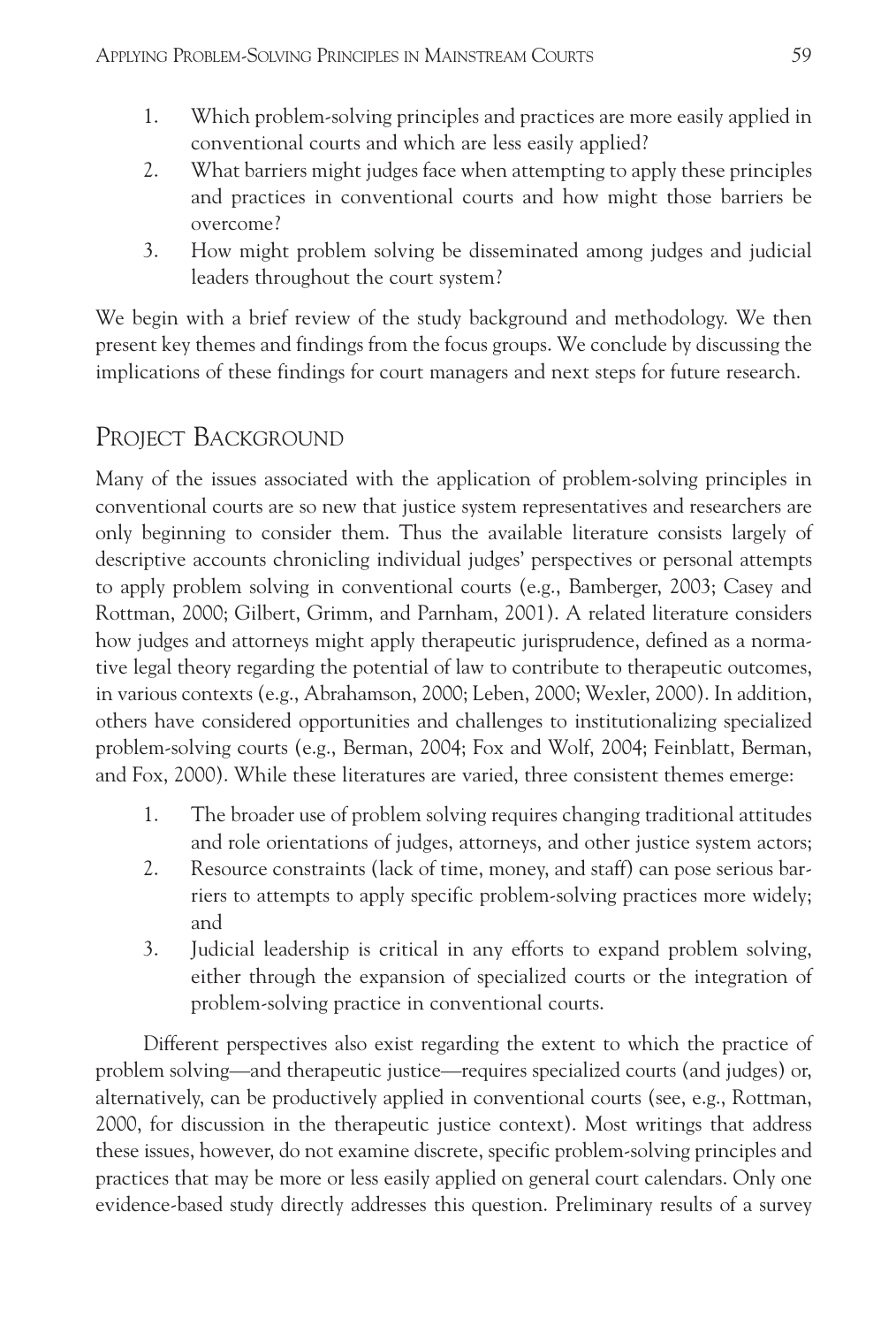conducted among a small and nonrandom sample of problem-solving court judges suggest that the judges generally agreed that some features of problem-solving courts, such as including a wide range of participants in the court process and adopting a needsbased approach, could be adapted to courts more generally (Casey and Rottman, 2003).3 Further analysis of the survey results, however, has not been conducted.

#### **METHODOLOGY**

The lack of evidence-based hypotheses in the literature prompted use of an exploratory approach in the present study and made focus groups a more appropriate research methodology than a formal survey of problem-solving court judges because the goal is to generate information on attitudes, opinions, personal experiences, and suggestions concerning topics about which limited prior information exists.

Accordingly, focus groups were conducted among judges in California and New York, two states at the forefront of testing new problem-solving court models. In selecting participants, attempts were made to recruit judges familiar with problemsolving practices. In nearly all cases, eligibility was restricted to judges with experience serving in a problem-solving court who had simultaneous or subsequent experience in a general court assignment. This made it possible to explore those judges' personal experiences in attempting to apply practices they learned in the specialized problem-solving court. The research team worked with the California Administrative Office of the Courts and the New York State Office of Court Drug Treatment Programs to identify and invite judges familiar with the issues of interest.

Four focus groups—two each in California and New York—were conducted in August and September 2003. Because it was expected that participants would not only be knowledgeable about the research topics but also be eager to discuss them, we attempted to recruit six to ten judges per session to ensure that each judge had sufficient time to address the issues. The recruitment was generally successful; most judges were willing and able to participate. In total, twenty-nine judges participated in the focus groups, sixteen judges in California (ten in Burbank, six in San Francisco) and thirteen in New York (ten in Rochester, three in New York City).4 These judges were diverse in terms of location, that is, urban versus rural and geographic region; current assignments; and current and prior problem-solving court assignments. Twenty judges had experience in an adult drug court, eleven in domestic violence court, four in juvenile drug court, four in family treatment court, and three in mental health court, and

<sup>&</sup>lt;sup>3</sup> The research, conducted in 2002, relied on a modified Delphi methodology, in which multiple waves of survey questionnaires are used to first elicit ideas and then to refine the issues and determine the extent of agreement among respondents. Three surveys were conducted, with nineteen judges completing the first questionnaire; fourteen, the second; and twelve, the third.

<sup>4</sup> Individual interviews were conducted with six other judges, bringing the total number participating in the research to thirty-five. As the information and opinions gathered in interviews did not differ meaningfully from that gathered in the focus groups, all analyses presented here are based solely on focus group results.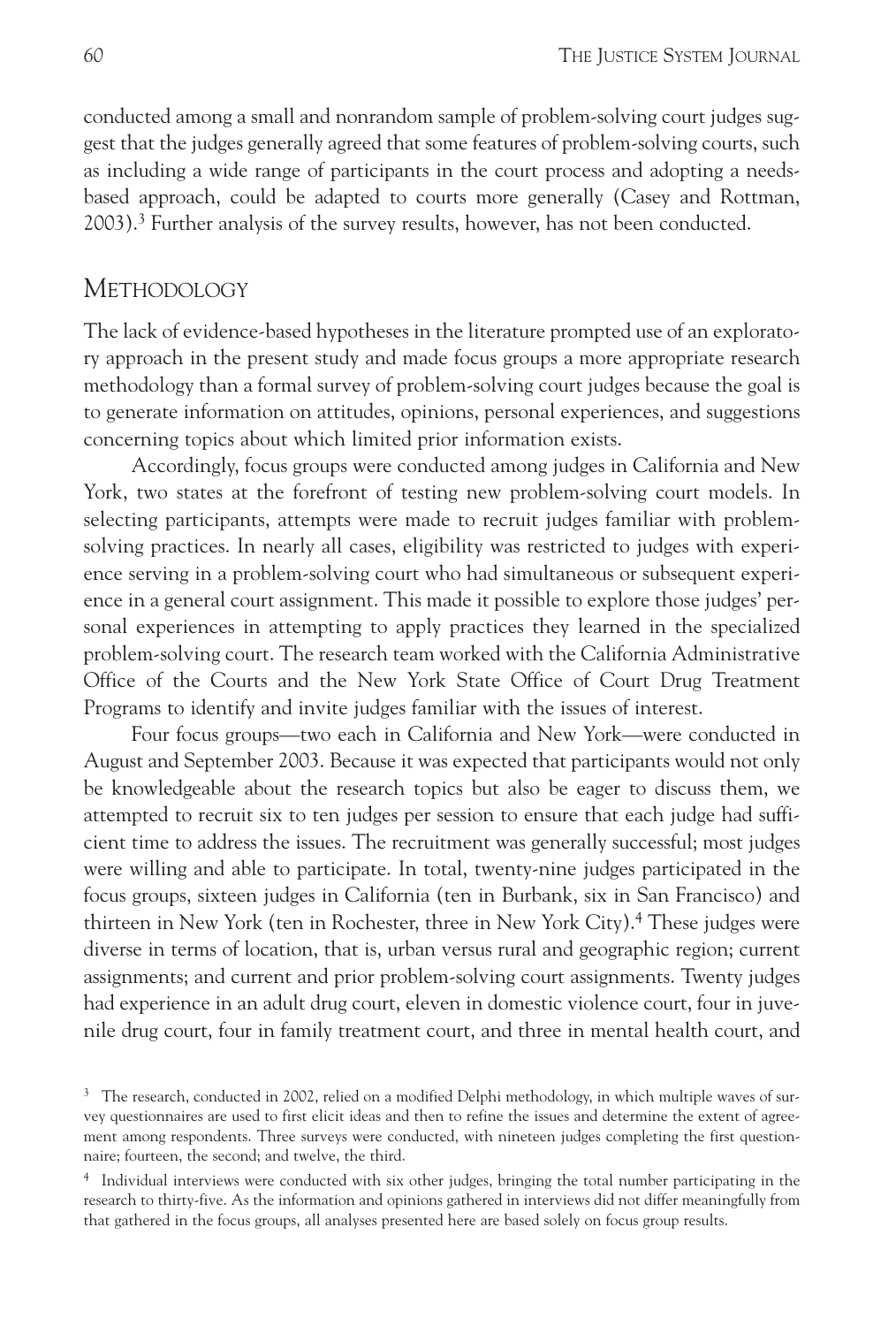many had experience in more than one type of problem-solving court. Many, although not all, judges were involved in initiating the specialized courts with which they had experience. Despite this diversity, neither the focus group participants nor the findings they yield can be considered representative of the general population of judges.

An exploratory framework was used in the focus groups; they followed a semistructured protocol designed to give participants considerable latitude to raise issues while addressing three general topic areas: 1) core principles and practices of problemsolving courts that differ from conventional courts; 2) the extent of possible application of these principles and practices within conventional courts; and 3) strategies to disseminate problem solving more widely throughout the court system. The groups were moderated by three of the coauthors, one of whom led the sessions while the others asked follow-up questions. All moderators, who adopted an open and nondirective style, probed as much as possible to learn about participants' experiences in attempting to apply specific problem-solving principles and practices in conventional court settings and barriers that may have precluded their doing so. Discussion focused principally on what judges could do to practice problem solving in conventional courts; the role of attorneys and other players received considerably less attention. All focus groups averaged two hours in length; participants were not paid but were provided lunch and travel reimbursement. The focus groups were audio recorded and transcribed, but participants were assured that no comments would be personally attributed to them.

Each session began with a warm-up asking participants to identify what they perceived as the core principles and practices that distinguish problem-solving from conventional courts. The nature and specificity of the ensuing discussion varied: Some judges framed their responses in terms of abstract principles—such as the need to resolve the parties' underlying problems versus the need to preserve due process and fairly determine guilt—or an overarching approach or philosophy—nonadversarial, team oriented. Other participants, sometimes in response to moderators' probes, cited specific practices. Discussion was often spontaneous and moved rather abruptly from topic to topic, as is expected from a loosely structured protocol.

### EMERGENT THEMES AND FINDINGS

The dialogue in all focus groups was surprisingly consistent, with few differences across states or groups. Participants reported that in problem-solving courts, the judge is more proactive (attending team meetings, speaking directly to defendants) than in conventional courts; treatment providers and others participate in the court process; and defendants are actively supervised via repeat court appearances, are held accountable for noncompliance with court mandates, and are given more chances to succeed in treatment. Most judges, while describing themselves as naturally inclined toward such a collaborative, problem-solving approach, agreed that their own problem-solving court experience enhanced the frequency and effectiveness of their subsequent use of problem-solving principles and practices in conventional courts.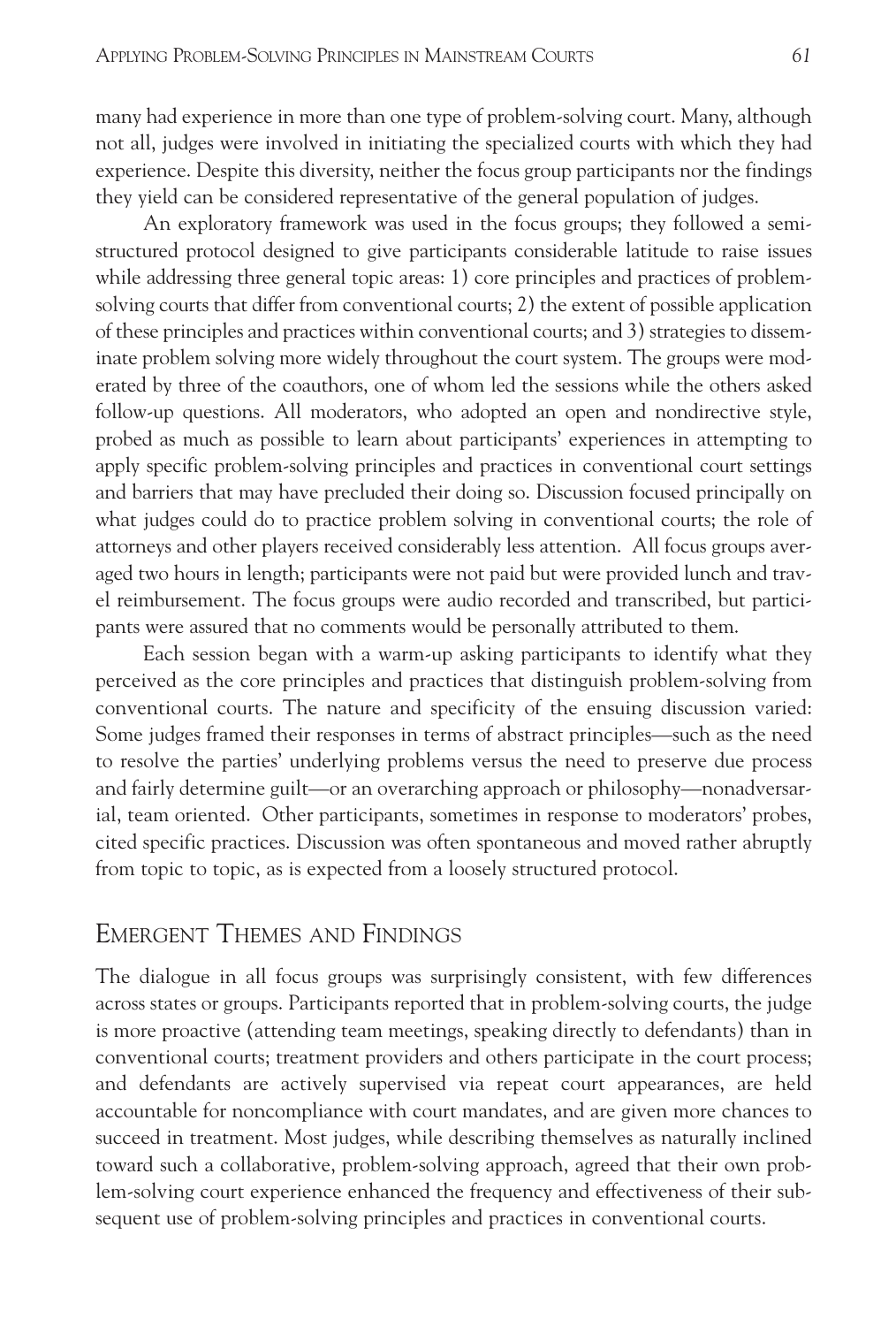However, some judges raised fundamental objections to the idea of applying problem-solving practices outside the specialized problem-solving court setting. They argued that the first relevant question was not whether principles and practices *could* be applied more broadly but whether they *should* be applied. Two reasons why they ought not be applied were offered. First, problem-solving courts were created in part because the prior ad hoc administration of problem solving on general calendars was "haphazard" and "non-uniform." Now that specialized problem-solving courts are established, focus group participants raised the concern that encouraging problemsolving practice in conventional courts would result in a return to poor, inconsistent practice, and possibly siphon off the resources available to the specialized courts. Second, practicing problem solving might ethically or legally compromise the judge and the court process. Some judges perceived certain elements of problem solving particularly its nonadversarial, team approach—as incompatible with conventional legal processes. However, these were minority views, which were generally disputed by other focus group participants. Most advocated its broader application, at least under certain circumstances and to the extent feasible.

We now turn to discuss the principal points that developed in the focus groups' discussions, organized according to the three key research questions. We note first that, somewhat unexpectedly, graduated sanctions and rewards, often identified as a unique and critical element of most problem-solving court models (e.g., NADCP, 1997), received little attention in the discussions and were not raised in any focus group without prompting from the moderators. Why the topic was not explicitly raised is not entirely clear. Since judges frequently underlined the role of direct interaction between judge and litigant, judges may have viewed these fluid, conversational interactions, rather than the application of sanctions and rewards from a set list, as a defining element of problem-solving court appearances.

#### *Which problem-solving principles and practices are more easily applied in conventional courts and which are less easily applied?*

In all focus groups, the initial response was to cite barriers that might prevent or limit judges from practicing problem solving in conventional courts. However, with further probing, suggestions for overcoming barriers emerged. Five principles and practices emerged as easiest or most appropriate to apply on general court calendars.

**1. Judge's Problem-Solving Orientation.** Focus group participants generally agreed that the proactive role of the judge in problem-solving courts could be applied to other cases and calendars in various ways—asking more questions, seeking more information about each case, and exploring a greater range of possible solutions:

Where I otherwise may have just taken the proposed orders of probation from the probation department [and] signed them . . . I will now ask the questions, did you look into X, Y and Z, did you look into this treatment option, have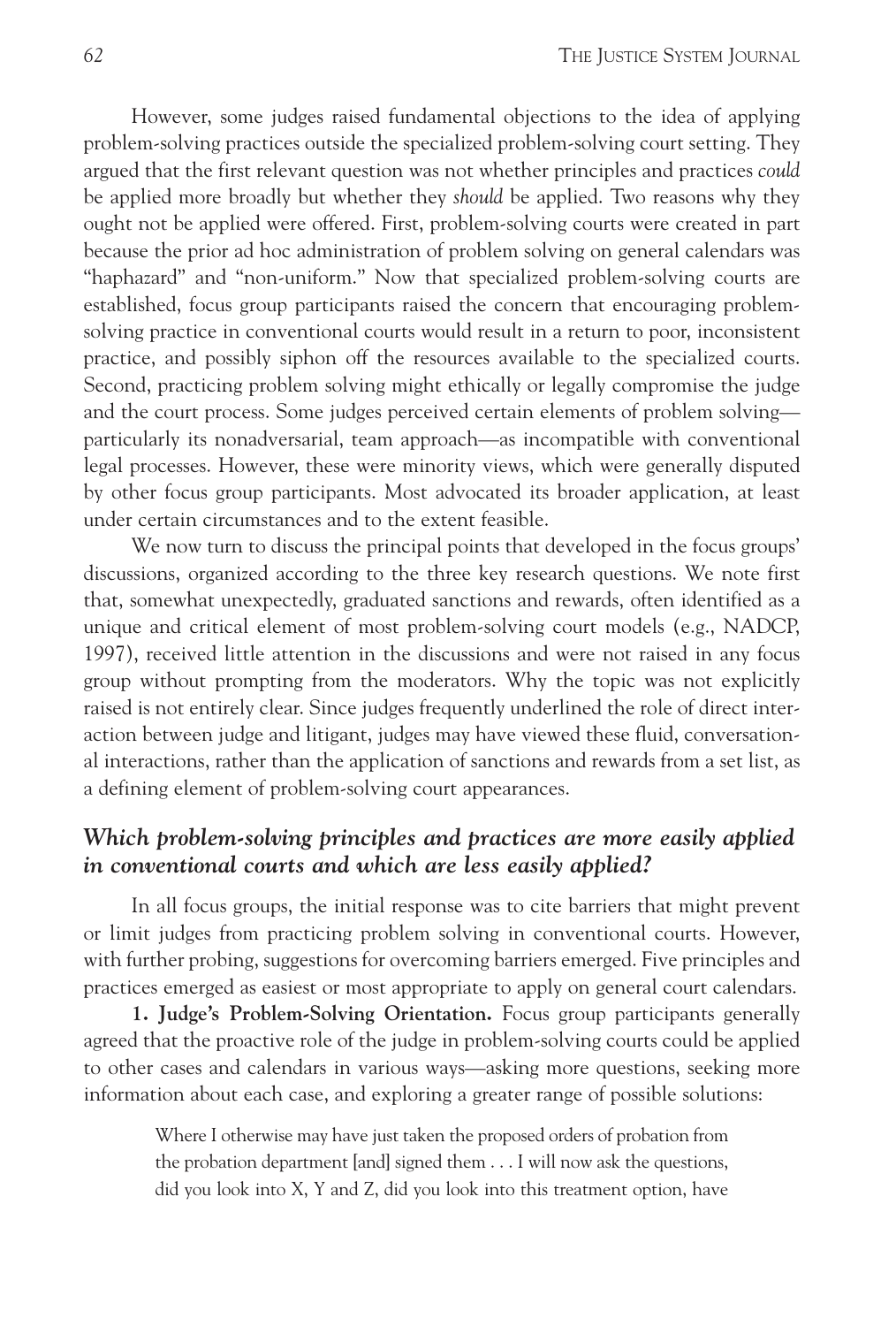they had treatment before, and have they been examined for any mental health [issues]? I will ask those questions where I wouldn't have before.

The information gained may lead judges to craft highly individualized, unconventional court orders—one judge gave the example of mandating an offender to visit the morgue and write an essay on what he saw.

The proactive, problem-solving orientation was deemed widely helpful outside of the problem-solving court setting, particularly in negotiation situations. Judges mentioned matrimonial court, family court, and other civil assignments as particularly appropriate venues. One judge claimed to have become known, after leaving a problem-solving court, for "thinking outside the box" in civil negotiations.

**2. Direct Interaction with the Defendant/Litigant.** Direct interaction with the defendant/litigant was deemed a prerequisite for effective behavior modification, enabling the judge to motivate defendants to make progress in treatment, bringing to light the most crucial needs of parties in civil cases, and laying the groundwork for positive solutions. Judges regarded this as one of the easiest practices to apply in conventional courts, perhaps because it requires no additional resources. While some expressed concern that defense attorneys in criminal cases would not allow such interactions for fear clients would incriminate themselves, several judges reported that they routinely address defendants directly, with few objections from the defense bar. Explained one judge:

I have never had an attorney say to me, "Judge, I won't let you ask him any questions." I may ask questions they don't like and then they say, "I am directing my client not to answer that" and they don't answer it. It helps us get through a lot of paperwork and a lot of malarkey.

Several judges drew attention to specific aspects of their interactions with defendants that were deemed valuable both inside and outside the problem-solving court context—treating defendants with respect, showing compassion, having faith in their ability to improve, and seeing them as potential law-abiding citizens.

**3. Ongoing Judicial Supervision.** Requiring defendants, particularly probationers, to report back to court for treatment updates and judicial interaction was identified as one of the least controversial and most effective practices that could be applied in conventional criminal courts:

I used to give probation terms and wait for them to violate probation, and then we would file a petition and they would come back to court. Now I set review dates so that they have to come back in and prove to me that they have done something. And [I do that] because I know that that's what makes the drug court work, that they have to come back and tell me what is going on.

Recognizing that caseloads are too heavy for probation officers to supervise cases effectively, another judge introduced return court appearances to ensure direct judicial supervision and accountability: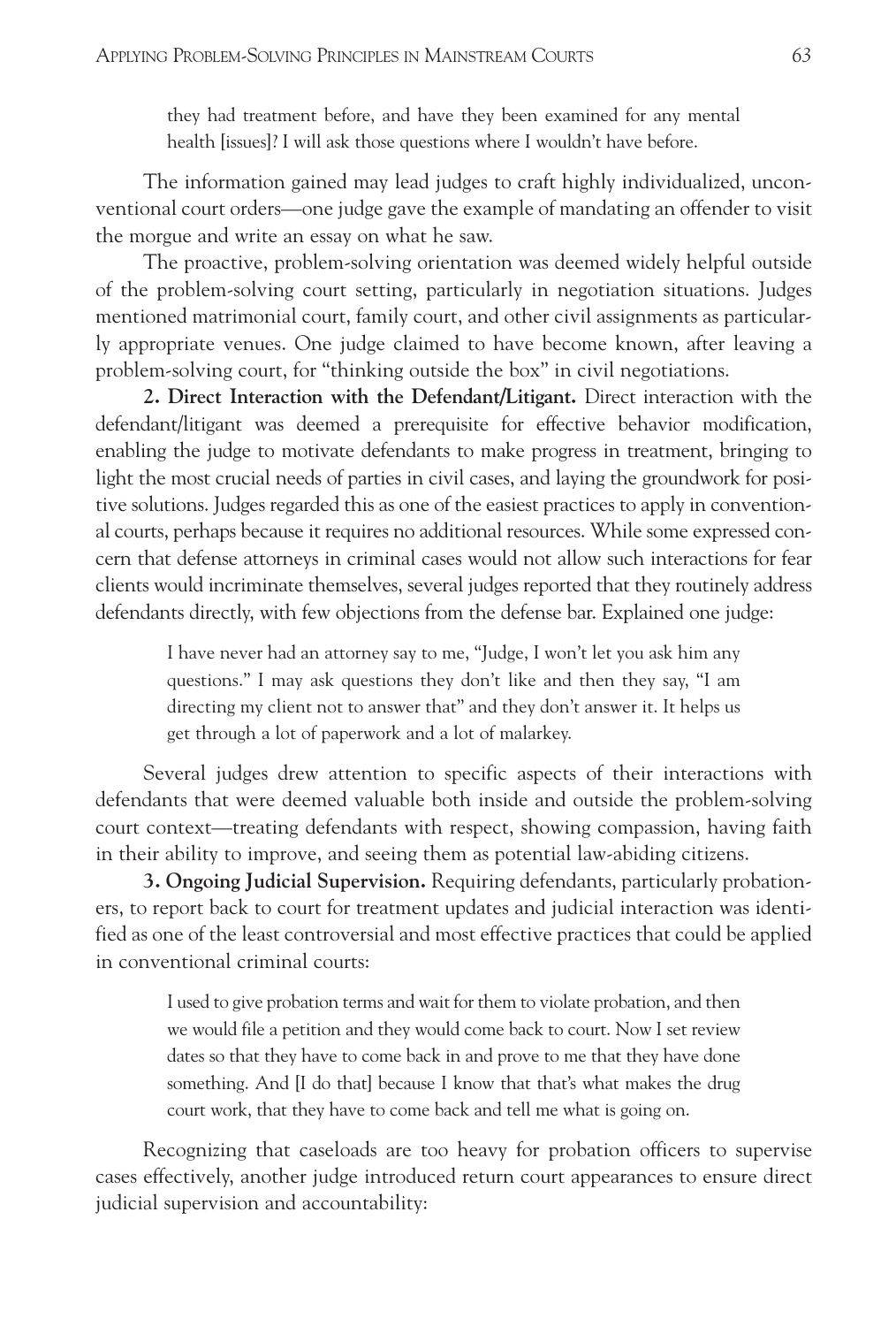I have started telling people that they are ordered back and I will have them come back once a month. And I intend to use sort of a drug court model. I don't have all the resources of a drug court, I don't have the testing and I can't get probation to really supervise them. But I think the issue of judicial supervision and accountability . . . makes a difference.

Judges in all focus groups, however, expressed concern about the limited time available to devote to supervision in conventional courts. Time limitations may force judges to select only a subset of cases for supervision. And the lack of clinical staff means that judges often cannot obtain the thorough treatment reports that could better inform their interactions with defendants. Nonetheless, many judges acknowledged that they had instituted enhanced supervision in their conventional court with at least some cases.

**4. Integration of Social Services.** Many judges reported that service coordination was a valuable tool in any court—especially for litigants with addiction, mental illness, or vocational/educational needs. However, referring parties to treatment or other services was seen as more difficult in conventional courts, because they lack the additional staff/case management resources typically available in specialized problemsolving courts. Nonetheless, several judges from both California and New York added that their problem-solving court experience increased the frequency with which they set treatment and other conditions, such as obtaining a high-school diploma or GED or attending drug treatment or other programs as part of probation pleas. Explained one judge, "When you are in the [problem-solving] court you tend to come out looking at probation as a treatment plan."

**5. Team-Based, Nonadversarial Approach.** There was less consensus and greater skepticism about adopting a team-based, nonadversarial approach in general court calendars than about other practices, but judges identified opportunities to adopt such an approach, particularly in juvenile or family law settings, where rules often explicitly foster a problem-solving approach—seeking the "best interests of the child." Most focus group participants believed the judge plays a critical role in determining the extent to which an individual courtroom can and will adopt a nonadversarial approach. However, most also stressed that others—particularly attorneys—can enable or derail that approach, and gaining the trust and participation of attorneys greatly facilitates judges' ability to practice problem solving. It was generally agreed that the players tend not to act as a team until they develop trust, and that takes time. For example, one judge attributed the defense bar's willingness to let him talk directly to defendants to a "reputation" that inspires trust: "They know I am not going to slam [defendants] into jail  $\ldots$  [so] they allow their clients to talk to me."

Most problem-solving courts hold regular case management meetings of court partners during which they address any recent developments or difficulties with specific cases, for example, relapses, problems at an assigned program, and questions about additional treatment needs. Some, but not all, judges felt that this practice was essential to functioning as a team, and could be adopted, albeit on a limited basis, in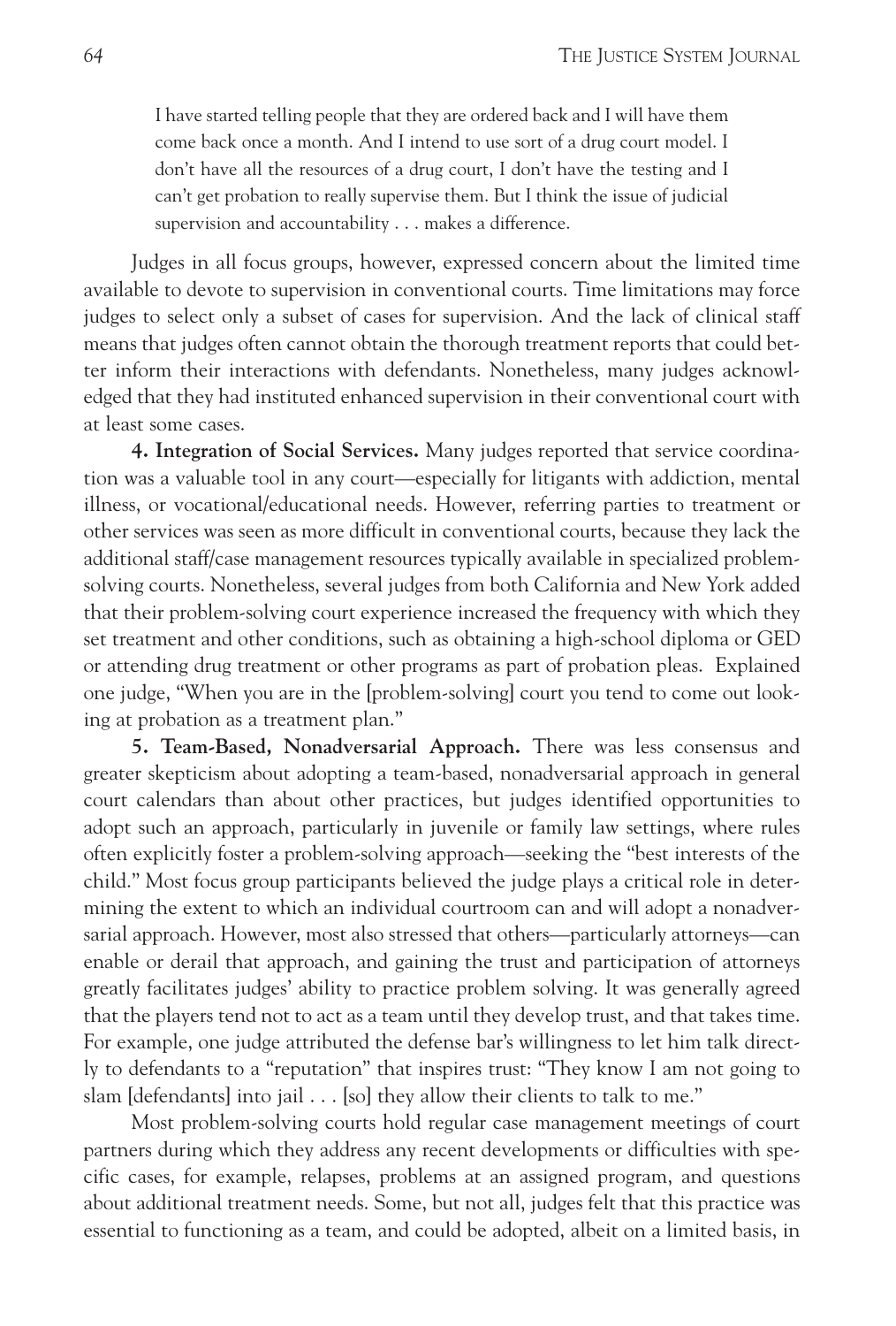a conventional court. One judge reported that he had successfully introduced a team approach on his family court calendar:

I started with reviews, a kid who I know was in really rough shape . . . they come back into court and then in chambers would be all of the service providers, probation officers, the mental health person, the staff worker. Occasionally, we bring the parents in, sometimes we bring a whole crew in and try to problem solve as a group. . . . It has been a real positive experience.

**Particular Case Types.** As suggested above, focus group discussion extended to the types of cases and calendars most ripe for problem-solving solutions. Appropriate case types were characterized in part as those in which the underlying problem can be resolved by court intervention, as well as situations in which a lack of appropriate services contributed to the defendant's criminal behavior. Unsurprisingly, problems identified as appropriate included drug addiction, domestic violence, mental illness, and DUI—all issues for which specialized problem-solving courts have been created. Criminal cases involving younger defendants were also cited. One judge summarized by noting that appropriate (criminal) case types are those "where the level of punishment required is diminished by the need to solve the underlying problem and so you'd rather solve the problem than punish the behavior."

Crimes of serious violence were virtually the only matters that a significant number of judges suggested as inappropriate for problem solving; yet it was also observed that violent offenses are staples of some problem-solving courts (primarily domestic violence, but sometimes mental health courts as well). In fact, some judges conceded that if violence were tied to an underlying problem such as substance abuse, a problem-solving response might be appropriate.

Judges also identified specific stages in the criminal justice process—most notably bail and sentencing—as points at which problem solving was both appropriate and easy to implement. Although judges in several groups extended that to include plea negotiations, at least one judge objected on the grounds that plea bargaining is "a negotiation for what kind of punishment . . . they are going to receive, which is not a [problem-solving] court model and is probably inappropriate." Criminal trials were also generally seen as inappropriate for problem solving.

In addition to criminal matters, other court calendars were also discussed extensively. Juvenile delinquency and dependency courts were widely cited as appropriate venues for problem solving, particularly for practices such as addressing the problems that contribute to recidivism, using a team-based approach, and interacting directly with all parties. Judges in both California and New York noted that the rules governing juvenile court explicitly encourage these practices: "there is already a rule [in California] that says it shall be nonadversarial to the maximum extent possible. There is already a rule in place that says the well-being of the child . . . takes precedence over any issue."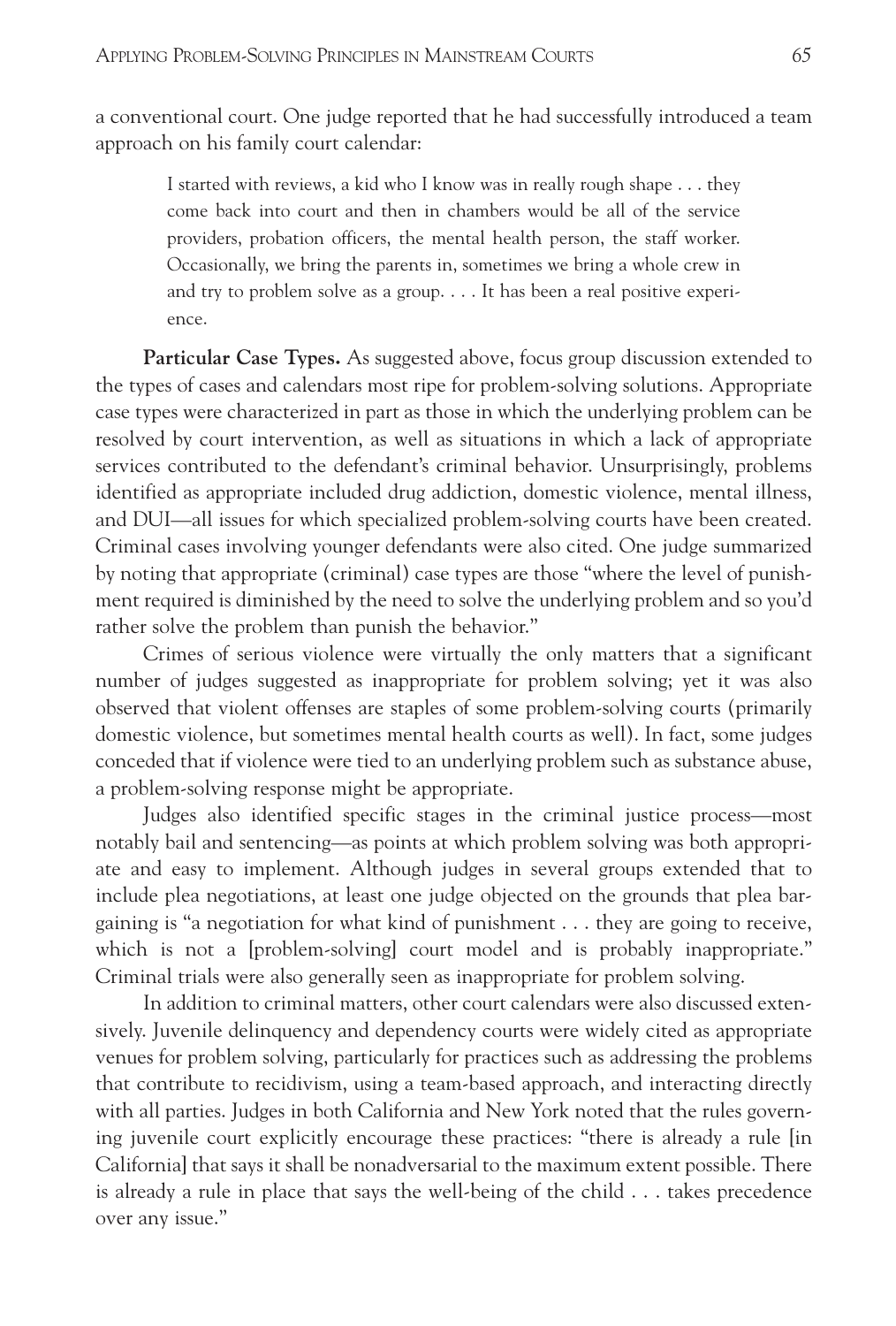In the California focus groups, family court—like juvenile courts—was perceived as inherently more problem oriented and as allowing greater flexibility and discretion than other courts. Judges in California also cited Substance Abuse and Crime Prevention Act (SACPA) courts, which administer court-mandated treatment programs for a wide range of drug possession offenders, as particularly appropriate for problem-solving approaches.5

Finally, probation—not a court calendar, but a court-imposed sentence—was widely regarded as an excellent vehicle for problem solving. Setting probation conditions, monitoring compliance, and responding to violations were all activities in which judges reported using problem-solving techniques. However, because probation departments are often overburdened and underfunded, judges in both states emphasized that judicial follow-up would often be required to ensure defendants were in fact linked to programs and services, and that other probation conditions were met (see Bamberger, 2003, for a similar discussion).

#### *What barriers might judges face when attempting to practice problem solving in conventional courts? How might those barriers be overcome?*

Focus group participants believed a number of barriers could seriously impede the ability to practice problem solving more widely. Limited time and resources and conflicting ideas about the judicial role received the most attention. Other barriers cited included attorney unwillingness or lack of education about the problem-solving approach, legal and constitutional constraints on what can or should be done in a conventional court, and public safety concerns with regard to violent defendants. The latter three issues, however, appeared to concern fewer judges and arose specifically during discussions of conventional adult criminal courts, not juvenile, family law, or civil calendars.

**Time and Resources.** Limited resources were unquestionably thought to be the most significant barrier to practicing problem solving in conventional courts. Judges emphasized the limited time for providing individualized attention to each case, ongoing judicial supervision, and direct interaction with defendants. They also cited institutional pressures to "move cases along." Explained one judge:

When you leave treatment court . . . you don't have time for the individualized attention . . . you don't have access to the wide array of services, you are under a great deal of pressure to move cases. . . . The concern is not what are you doing for the defendant, but what are you doing about reducing your caseload, and you don't have the same kind of pressure in drug courts or [other] problem-solving courts. . . . It is just kind of frustrating, because you know that it [problem solving] works.

<sup>5</sup> In November 2000, California voters passed Proposition 36, the Substance Abuse and Crime Prevention Act (SACPA), mandating treatment in lieu of incarceration for nonviolent drug offenders, which led many counties to establish specialized drug-court-like calendars.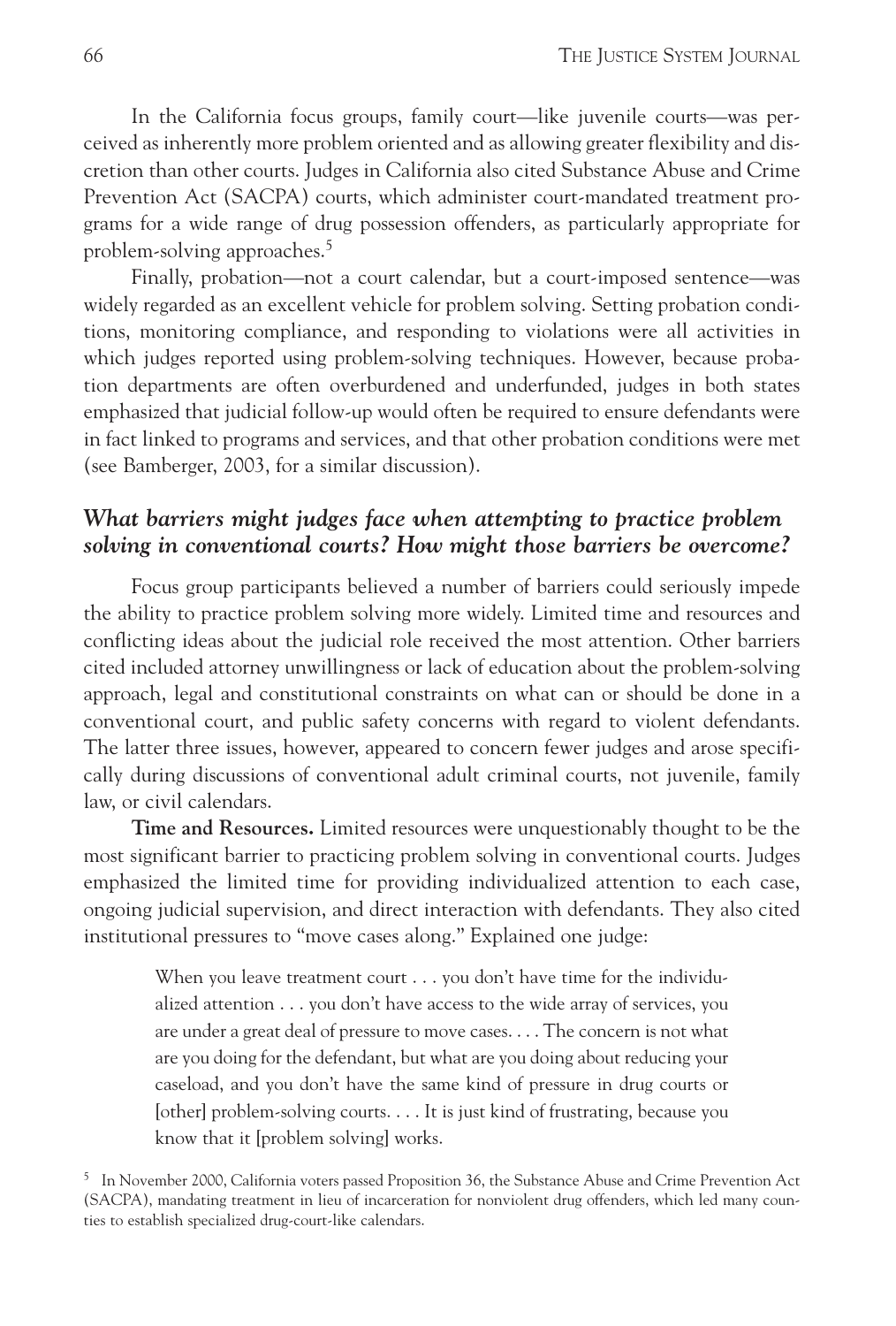Across all focus groups, judges expressed particular concern about limited time and resources in relation to return court appearances. While ongoing judicial supervision was cited as among the most readily applicable practices (see above), multiple return dates create costs for a large number of personnel, not only the judge, and can incur resentment from other court staff. One judge explained that return appearances are

problematic, I think, especially in the budgetary crunch . . . and a judge is going to set it, it has to go back to his or her calendar. So then you start getting backlash from your staff . . . you are the only judge that does it; nobody else does it. And then we have to break . . . we break before noon, we have to break before five, our clerk's offices close down at three.

All judges agreed that limited resources posed a problem, but resources were perceived as more critical by judges in higher-volume, generally urban courts. Note, too, that domestic violence court judges from both states indicated that they faced high caseloads and pressure to move cases along rapidly *within* their specialized problem-solving courts. By contrast, drug and mental health court judges were far more likely to contrast the plentiful time available in their problem-solving courts to the severely limited time available in other assignments.

Judges further lamented the lack of additional staff resources in conventional courts to link defendants to appropriate services and provide the court with detailed progress reports. Although probation departments have historically been asked to perform similar functions, judges reported that chronic underfunding has rendered probation far less effective than desired. Ideally, if treatment programs could themselves provide detailed progress reports, the need for court-based case management might be lessened. However, judges were generally critical of progress reports directly from the treatment programs. Several believed that without court staff demanding accountability, programs would not provide timely reports with a "sufficient depth of information about client progress" to assist judicial decision making.

Could resource barriers be overcome? Some judges initially seemed paralyzed by the limited resources in conventional courts and could see no way to overcome them, with one noting "only Don Quixote could do them." Ultimately, however, two broad sets of strategies emerged. The first involved what judges themselves could do, in their own courts and with their current caseload. Among the suggestions was a "triage" approach, in which only the most appropriate cases would be selected for ongoing judicial monitoring: "You have to be able to decide what sort of cases you are going to concentrate on and be able to take that smaller number and give it the increased attention." Another suggestion was that judges assume greater personal responsibility for calling treatment providers, demanding timely progress reports, and exerting courtroom leadership to build trust and encourage attorneys and other parties to change their practices over time. Since building trust often depends on seeing the same parties regularly, this would appear particularly effective for judges in smaller jurisdictions, where rotation among key players might be less frequent. A second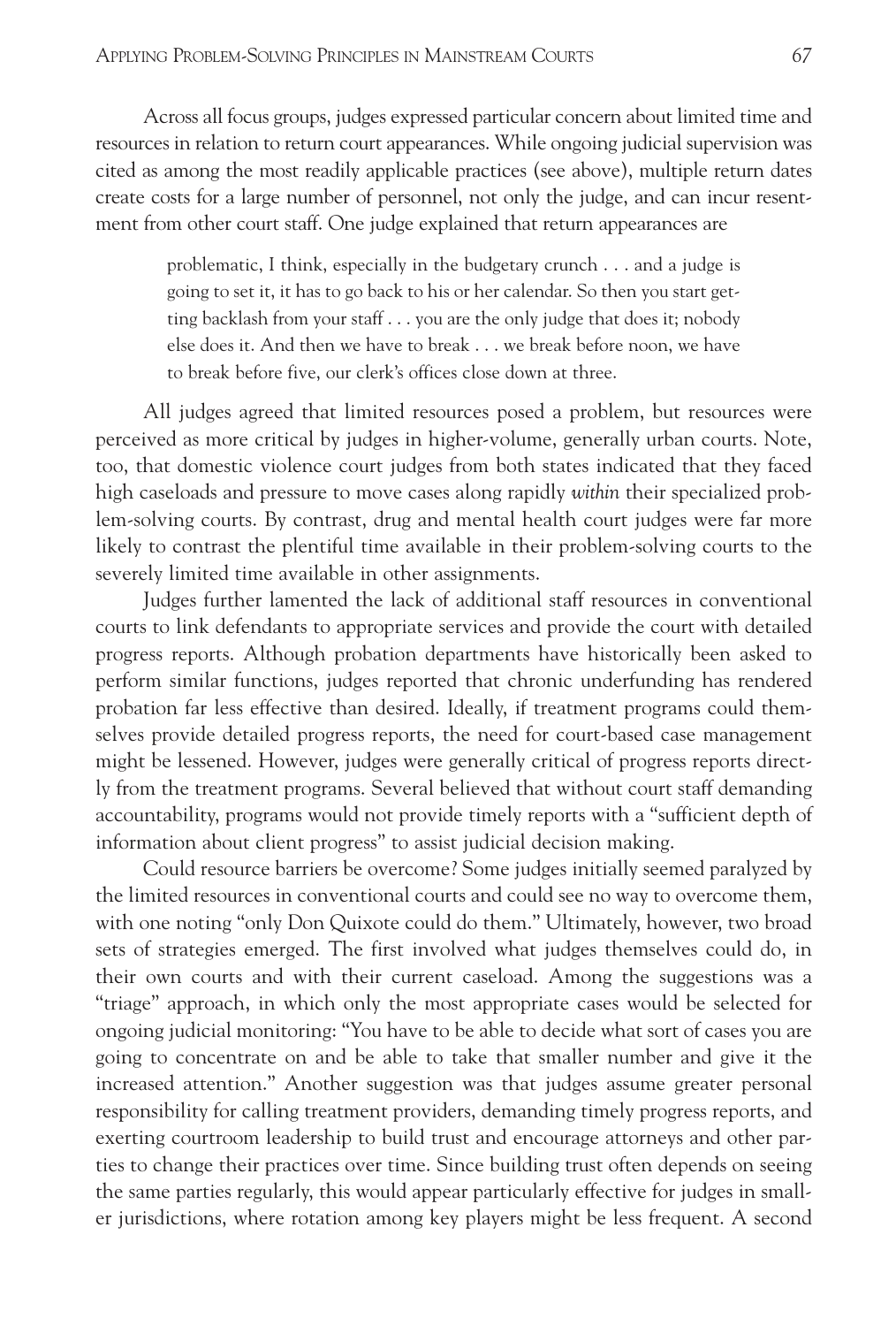set of recommendations focused on longer-term, more systemic (and costly) solutions. Among the suggestions was to make the resources of existing specialized problemsolving courts available to all courts and to establish courtwide screening, assessment, and case management systems, as well as additional dedicated staff.

**Judicial Role and Personality**. Conflicting judicial philosophies were also thought to be a barrier to the wider dissemination of a problem-solving approach. The consensus among participants was that in any courthouse, some judges' conception of the judicial role is inconsistent with problem-solving practice. Judges contrasted a "traditional" judicial role ("deciding cases," not "solving problems") with a more problemsolving, collaborative judicial philosophy. One noted that many colleagues view problem-solving approaches as "social work" and, thus, inconsistent with the "proper judicial role" of "deciding cases." (See also Hanson, 2002.) A philosophical preference for punishment over rehabilitation was also seen as a barrier in criminal cases:

I just get so frustrated at times working with colleagues who snicker and laugh and make fun of the collaborative approach, because they say, well, "punishment" . . . I have had PJs [presiding judges] who said, this is the purpose of why we have courts, [it] is to punish people.

In both states, judges from more rural and politically conservative counties tended to report that many, perhaps even the majority, of their colleagues have a more traditional conception of the judicial role. By contrast, several judges from large urban jurisdictions suggested the predominant philosophy in their courts was more conducive to a problem-solving approach, making the primary challenge not one of changing judges' philosophies but of imparting specific knowledge about how problem solving could be employed in their courtrooms. Indeed, focus group participants repeatedly invoked their experience in a specialized problem-solving court as critical in helping them find productive ways to apply problem solving elsewhere. This in turn raises the question of how to ensure that more judges receive such court experience and how the relevant skills might be imparted to judges who are without experience in problem-solving courts.

Participants also debated how the judge's personality and temperament affect the ability to apply a problem-solving approach effectively. The issue of whether certain "innate" personality characteristics are necessary to practice problem solving aroused considerable emotion in all focus groups, and produced no consensus. Some judges were vehement that problem solving was inherent to their personality: "Most of us sitting at this table have a personality that no matter what assignment we are in, we are going to be creative problem solvers." A few specific personality traits—empathy, honesty, and interpersonal communication skills—were cited. Some felt that, even with training or experience in problem-solving courts, colleagues without the right personality traits would be ineffective, but others disagreed, with one observing, "There are some [problem-solving court judges], [whose] personality would be the total antithesis of what you would expect of a collaborative justice court." Another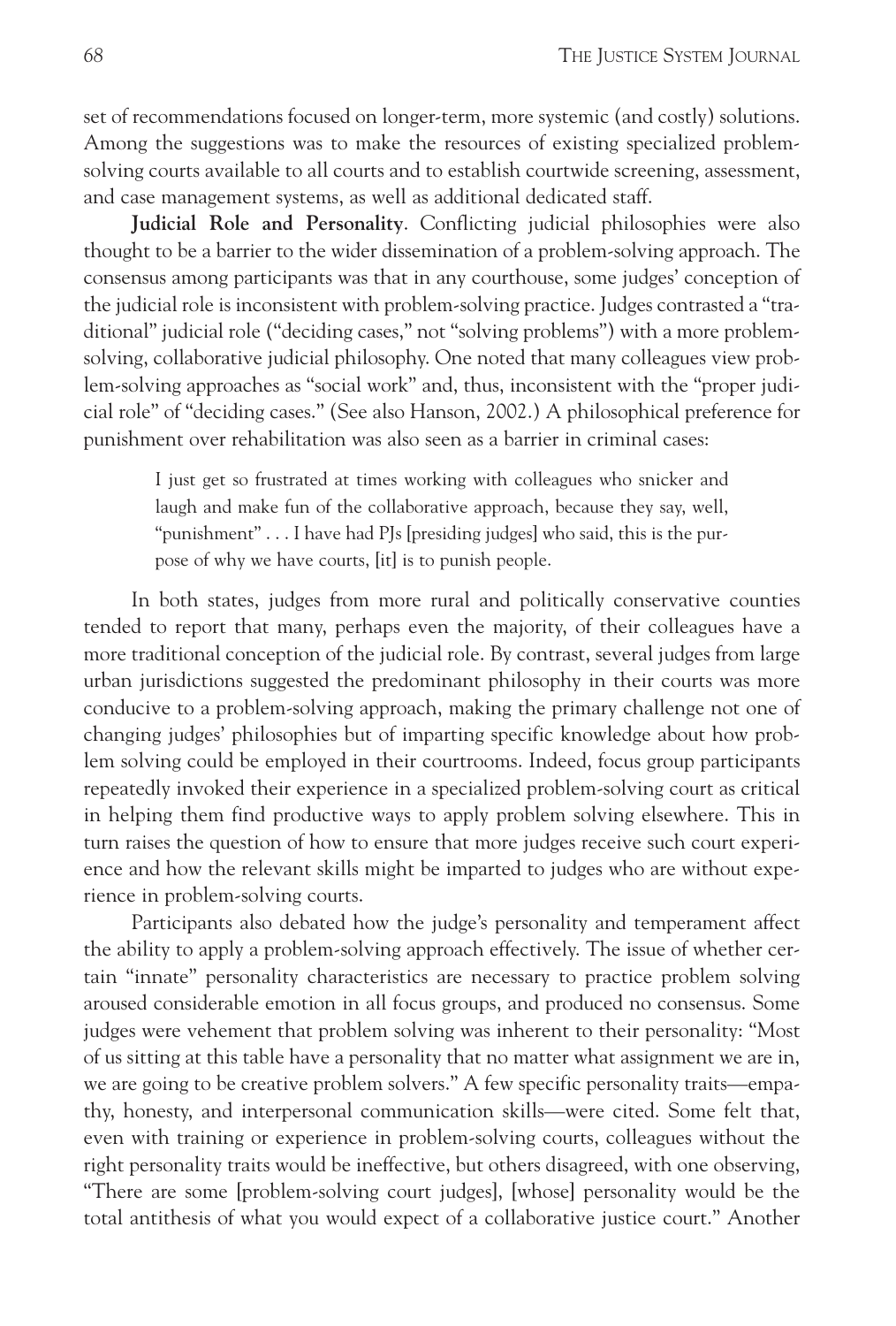stated that judges must always "be who they are," but that they can still be effective so long as they talk to defendants like real people and have faith in the defendants' ability to succeed.

Because of the importance of role orientation and personality, general consensus emerged that widespread adoption of problem solving would be a long-term process, and some judges would simply be unwilling to adopt new practices and roles: "You are talking about evolving or changing the role of the judicial officer and the colleagues . . . the judicial officers who [came in] twenty to twenty-five years ago as a general rule don't perceive the position that way." However, some left the door open for judges to come around to new ideas, noting that problem solving is to some extent a "learned behavior"—and "exposure to the concept" is key to changing attitudes. While some participants affirmed that all judges would benefit from exposure to the problem-solving concept, many suggested that *new judges* would be most receptive and thus ought to be a principal focus of any efforts: "New judges tend to be won over," and "the key is the crop coming out . . . so you gradually over time change the concept or perception."

### *How might problem solving be disseminated among judges and judicial leaders throughout the court system?*

Discussion focused extensively on the need to change the attitudes and practices of judges who may not be familiar with or receptive to opportunities to apply problem solving in general court calendars. According to participants, this is critical to promoting broader use of problem solving throughout the court systems. Indeed, the topic was raised by judges in all focus groups, and it received at least as much attention as did the other issues. As one judge noted, "One of the biggest challenges is convincing other judges to do this." In general, the dialogue in all four focus groups was consistent, and several common themes emerged from the conversation about problem-solving dissemination.

**Education and Training.** Judges emphasized the need for greater education and training of judges and others in the principles and practices of problem solving. Education was seen as the most appropriate and effective method available, with judicial colleges and orientation for new judges the preferred venue for disseminating information. Many, although not all, judges expressed support for mandatory training: "If you make it voluntary, the people who want it come, and the people who don't, don't." One judge noted that orientations for new judges have recently placed greater emphasis on the "art of being a judge" and teaching ethics and fairness, so a section on problem-solving justice might be especially appropriate. While discussion focused on the education and training of bench judges, focus group participants also cited the need to educate and train others, including attorneys and presiding judges "across the board," to build broader understanding and support for problem solving.

**Informal Exposure/Word of Mouth.** In all focus groups, judges recommended a number of less formal means by which judges might be exposed to problem solving, including mentoring, organizing brown-bag lunches among judges to discuss relevant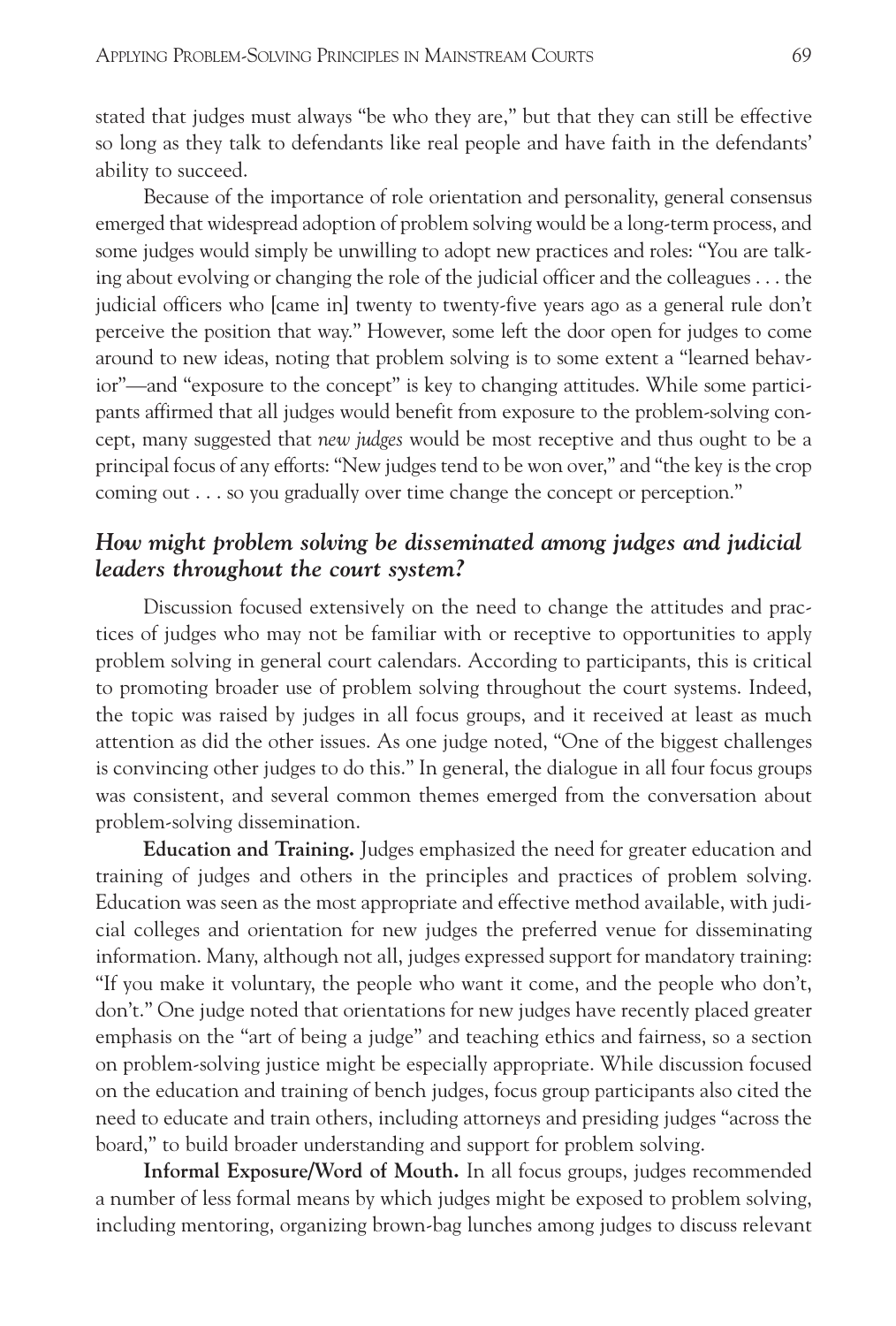issues, and exposing judges to the results of this new approach, for example, by sharing success stories. One judge felt that the mere presence of the drug court, and the resulting informal dissemination of information about how it worked, *had* in fact already generated a change of attitudes in the local judiciary. Specifically, it had resulted in a greater understanding of addiction and a greater acceptance of practices that could be used in other courtrooms, such as mandating defendants to treatment and giving them multiple chances after initial noncompliance. A common theme was that receptivity to problem solving is enhanced if judges "hear it from other judges" rather than from administrators, attorneys, or academics.

**Assignment/Rotation.** Assignment to specialized problem-solving courts also received considerable discussion in the focus groups, on the hypothesis that such experience would enable judges to develop new attitudes and skills that they would take with them to subsequent general calendar assignments (e.g., Chase and Hora, 2000). Participants appeared to distinguish—though most often implicitly—the impact of such assignments on judges' attitudes from their impact on judges' skills. Participants were skeptical that problem-solving court assignments *alone* enhance judicial receptivity to problem solving. While a few noted that their own experiences had moved them from mild opposition or disinterest to enthusiastic support for problem solving, most reported that colleagues who began as strongly opposed to problem solving had been unmoved by their experience in a problem-solving court.

By contrast, there was general consensus that experience can have a lasting, positive impact on judges' *skills* as well as their ability to apply those skills in future assignments. Despite this, focus group participants were largely unenthusiastic about mandatory assignment to specialized problem-solving courts. When the judges were asked how to facilitate broader use of problem solving throughout the court system, mandatory assignment emerged unsolicited in one of the four groups, where several judges received it negatively. Participants in the other focus groups, probed on the issue, all agreed that problem-solving court assignments ought to be voluntary. The lack of enthusiasm was due primarily to concern about the potentially deleterious impact of mandatory assignment and frequent rotation on the problem-solving courts themselves. Participants noted that the assigned judge might be hostile to the court's goals or methods, and that too frequent rotation might introduce discontinuity in the problem-solving court team and harm program participants. Similar concerns and themes are found in discussions of other specialized court contexts (see, e.g., Domitrovich, 1998; Rottman, 2000; Stempel, 1995).

**Judicial Leadership**. Judges in California emphasized the need for presiding judges and other judicial leaders to encourage broader use of problem solving throughout the court system. This need was a prominent theme in the California focus groups but not in the New York ones, and was the only significant cross-state difference to emerge in the research.

Participants cited the need for leaders to provide "encouragement" and "institutional validation." Some articulated this in terms of sending positive messages granting judges "permission" to apply problem-solving court principles on general calendars: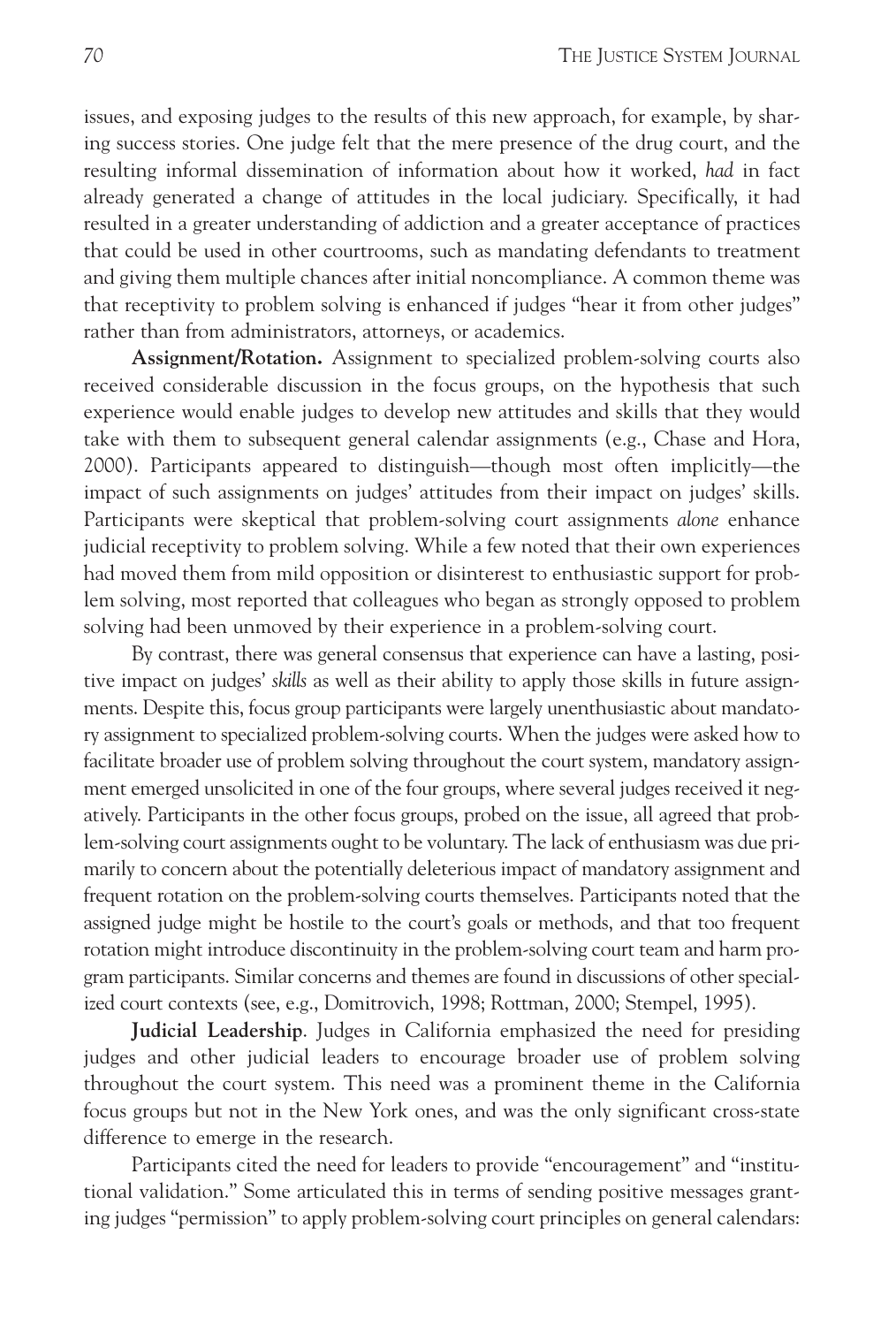And so to transfer some of these principles, there has to be permission from above. . . . There are people who are in authority for judges, that [have to say] it is okay to do this, it is not really crazy, you are not some kind of radical outlaw bandit. . . . In fact, it may actually be encouraged. That message needs to be given if you are going to be successful.

Another way [to encourage broader applications] is for the presiding judges to accept that this is appropriate. . . . I am sure all of you have had people make fun of you for what you do . . . who absolutely disagree with what we do in our courts. . . . Until we can get rid of that pervasive opinion that exists within our system, I think we are going to have problems and you are not going to see these great concepts being passed on to other assignments.

One judge suggested that leaders might help to promote problem solving by redefining opportunities for promotion and advancement to place less emphasis on traditional caseflow management, trials, or publishing, and greater emphasis on solving problems:

If one were really honest, one would have to talk about opportunities for promotion and advancement. . . . I think one way [to promote problem solving] would be to get a very clear message from people who determine judges' career paths and promotions—administrators—that this kind of approach is as important as how many days on trial you had in the last year. Everybody wants to be looked upon favorably by people who evaluate their performance.

Discussion was often vague in terms of which specific leaders were and were not sufficiently supportive of problem solving. While focusing primarily on presiding judges at the county level, participants in both California focus groups cited the need for judges at all levels of the court system and elected officials as well to buy into the idea.

#### CONCLUSION

Most judges participating in the research expressed some degree of optimism about the prospect of applying problem-solving practices outside of specialized courts; they believe that judges willing to practice problem solving in conventional court assignments can do so, if only on a limited basis and for cases most clearly in need of a creative, collaborative approach. Practices such as adopting a problem-solving judicial orientation, engaging in direct interaction with defendants and other litigants, and conducting ongoing supervision of treatment cases were deemed feasible and appropriate in many conventional court contexts. However, the optimism was quite guarded, and the list of barriers undeniably long and daunting. Chief among those were the limited judicial time and resources in conventional courts, the lack of additional staff to effectively manage treatment program coordination, and philosophical opposition or lack of education among colleagues both on the bench and in judicial leadership positions.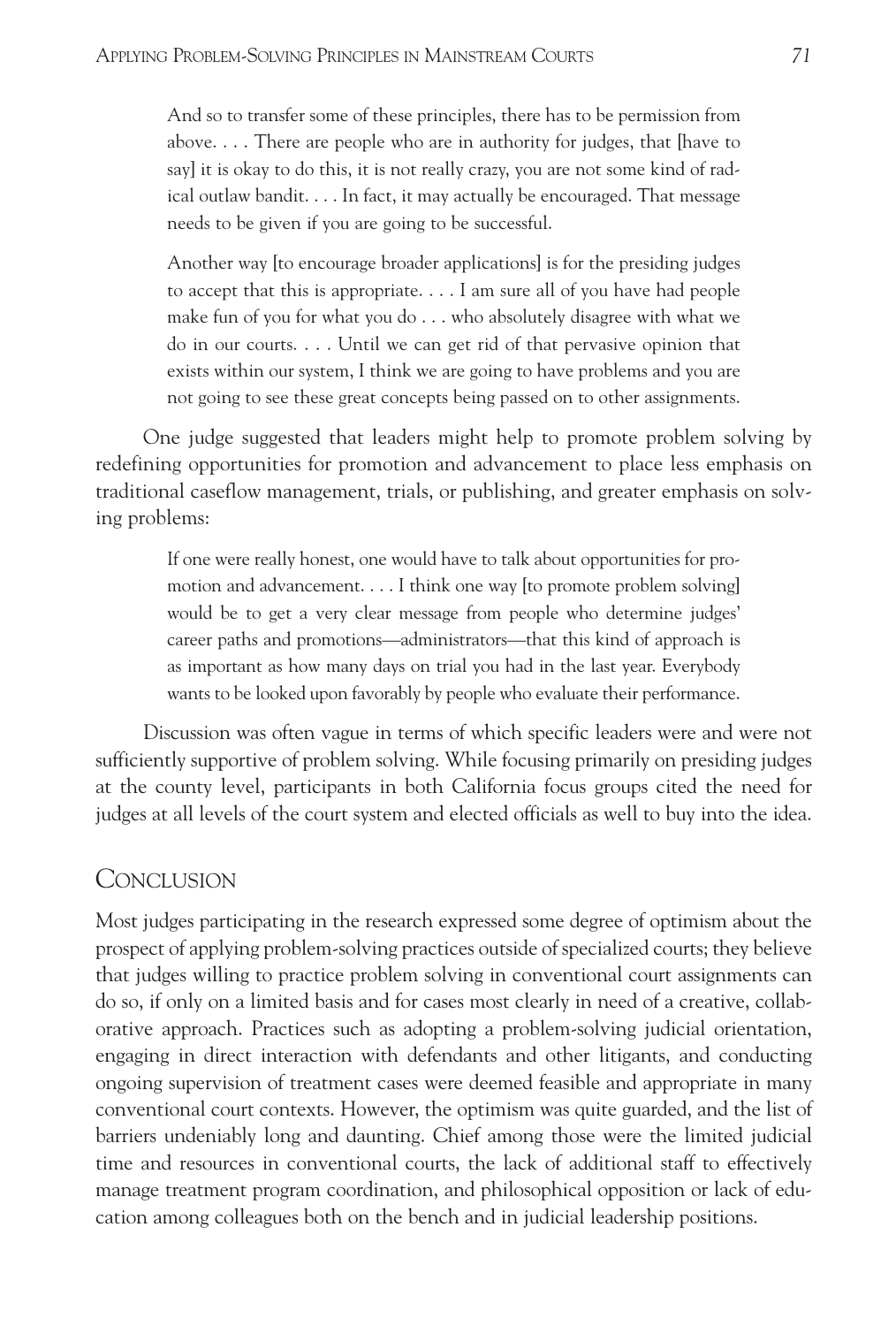The consistency of opinions and experiences across focus groups suggests that key issues, both barriers and opportunities, do not vary significantly across the states. However, this may be due in part to similarities between the two states represented, as both California and New York have been at the forefront of testing new problemsolving court models and institutionalizing them system-wide. The experiences and policy challenges in these states are not necessarily representative of those faced by problem-solving court judges nationally.

Participants proposed specific steps that might be taken in the short term to better inform their colleagues. These included education, both formal and informal. The former include incorporating problem-solving courses in new judge orientation and in judicial college curriculum and encouraging training for prosecutors and defenders; the latter includes having problem-solving court judges mentioning general bench judges and those new to problem solving and encouraging judges to observe specialized problem-solving courts. Focus group participants, particularly those in California, also suggested positive steps judicial leaders might take, such as encouraging bench judges to practice problem solving when appropriate and to volunteer for assignments to specialized problem-solving courts.

Longer-term, more systemic changes to make the most effective use of limited resources were also suggested. These included centralizing treatment coordination and compliance-monitoring staff and resources within each courthouse; sharing specialized, problem-solving courts' case management resources with other courts and judges; and developing jurisdiction-wide directories of community-based service providers to inform all judges about available programs (e.g., substance abuse treatment, mental health treatment).

The findings allow us to reflect on the original purpose of specialized problemsolving courts and on whether problem solving *ought* to be encouraged in conventional courts. Specialized problem-solving courts were designed specifically to promote problem-solving responses where few previously existed with use of a collaborative model different from the process and organization of traditional courts. These specialized forums allow the adversarial process to be relaxed and problem solving or treatment to be emphasized, judges and court staff to develop problem-solving/therapeutic skills, and court jurisdiction to be structured to facilitate a proportionate response to problems that occur during the treatment process, for example, by fostering multiple "chances" as well as intermediate sanctions and rewards. It is, therefore, perhaps not surprising that judges in the focus groups, all of whom were veterans of these specialized courts, focused considerable attention on what they perceive as barriers to problem solving in conventional courts, whose inadequacies led the specialized court approach to emerge in the first place.

The application of problem solving in conventional courts presents the challenge of adapting a problem-solving intervention to conventional court processes. In the focus groups, judges expressed concern about the efficacy of therapeutic interventions in conventional court settings, with their heavier caseloads, more adversarial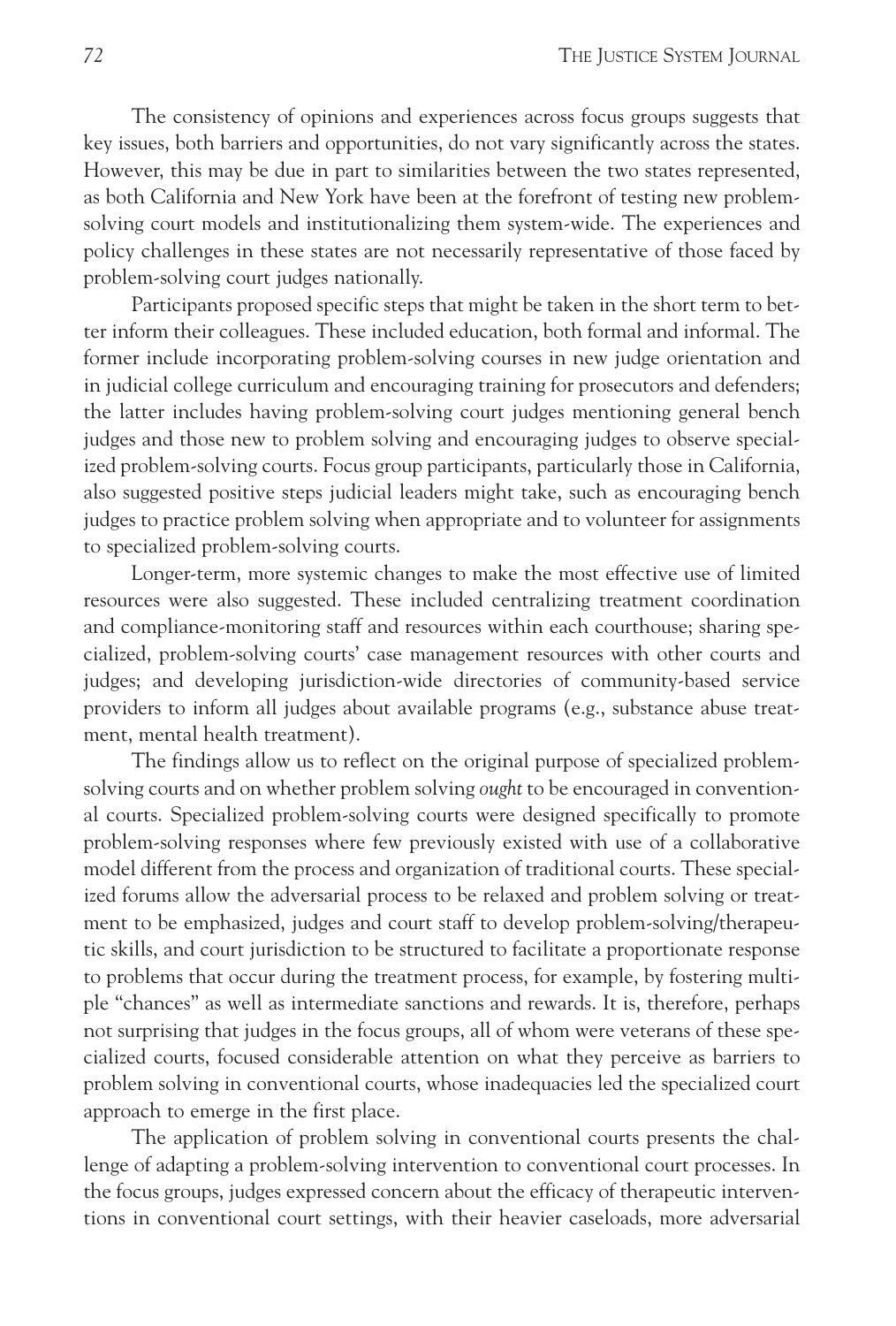process, and court personnel who may not be sensitive to the issues. Problem solving, if applied in a more piecemeal fashion outside of the specialized court context, might be distinctly less effective than it would otherwise be in a specialized problem-solving court. However, while specialized courts may be optimal for some categories of cases, these forums can reach only a relatively small number of litigants. For instance, a recent nationwide survey found that the average adult drug court enrolls only thirty participants per year, a small fraction of arrestees with substance addiction problems who might benefit from court-monitored treatment (Schafer and Zweig, 2004). Specialized problem-solving courts' narrow focus and location outside of the court system's mainstream necessarily limit their impact on public safety, substance abuse, and the other problems that they are designed to remedy. By contrast, problem solving in conventional courts offers the prospect of reaching much larger numbers in individual cases. What the impact of these interventions might be in this context, however, is unclear.

Efforts to encourage problem solving in conventional courts might also affect the existing specialized courts. Focus group participants speculated that such practice could result in fewer cases referred to the specialized courts. In addition, most specialized problem-solving courts are not, strictly speaking, courts—defined as judicial bodies established by constitution or statute—but rather are special divisions or dockets that can be relatively easily dismantled and, therefore, may be politically vulnerable (Rottman, 2000). The introduction of problem-solving techniques into conventional courts could conceivably undercut support for the existing specialized courts—for if problem solving can be practiced in conventional courts, why have specialized courts?6

Of course, problem solving can be practiced both in specialized court and general court settings, and there is ample reason to continue to explore opportunities to integrate the practice into generalist courts, particularly as the growth of specialized problem-solving courts appears to be declining in recent years, due at least in part to financial shortfalls in state and federal governments (Casey and Rottman, 2005). Toward that end, our findings suggest avenues for future research. Participants argued that promoting problem solving more broadly depends on the participation of judges without experience in specialized problem-solving courts, and they raised several hypotheses regarding these judges: that their attitudes and role orientations are unreceptive to problem-solving approaches, that they are uninformed about problem solving, and that they have little or no experience with problem-solving practice. A survey among judges could test these hypotheses and provide a fuller understanding of the judicial landscape.

 $6\text{ As an anonymous reviewer suggested, the expansion of problem solving into conventional court practices}$ might be cited by some as evidence of co-optation, a process by which public organizations absorb new elements into their policy-making structure as a means of averting threats to their stability or existence (Selznick, 1949).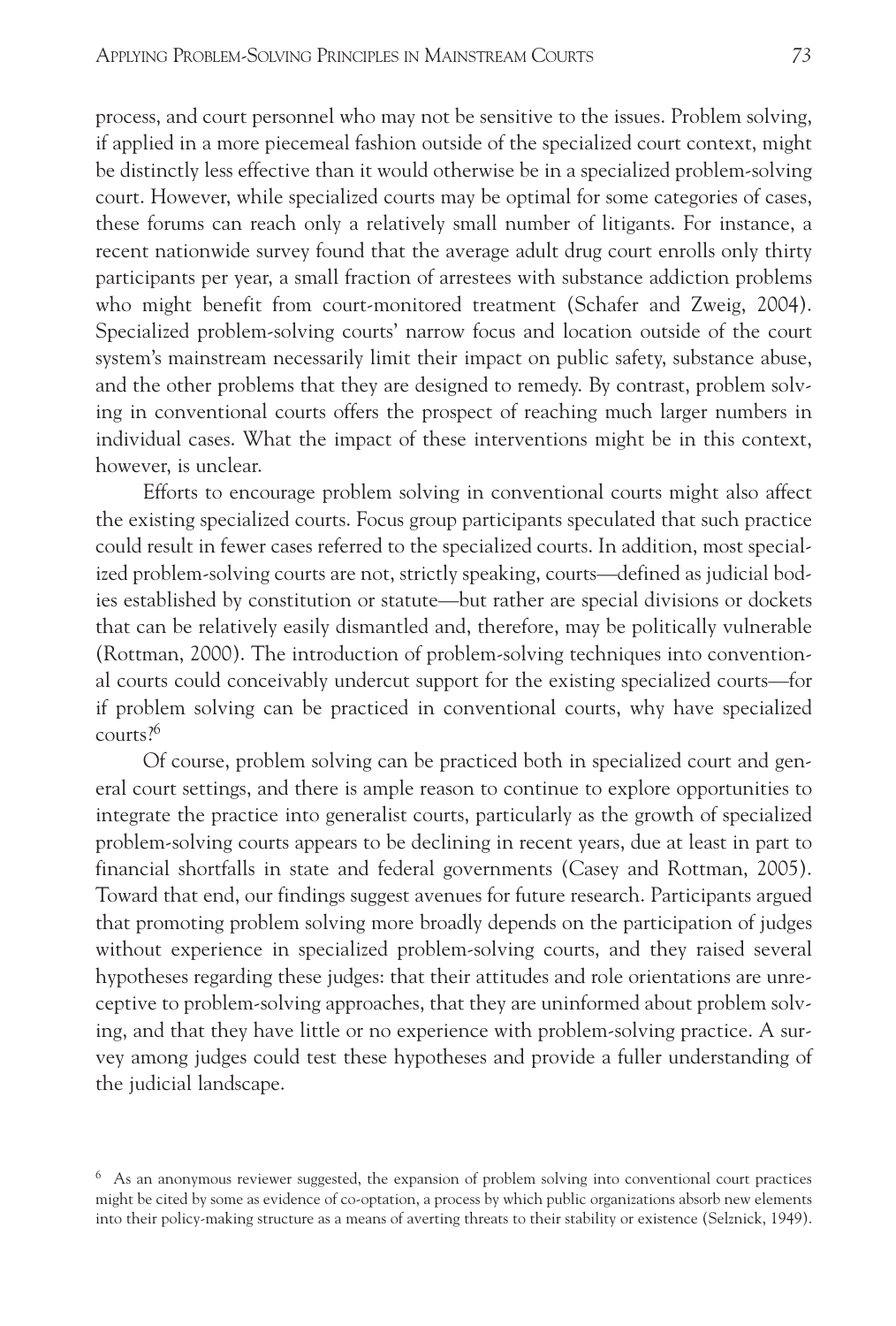Specialized problem-solving courts are created through the cooperation of multiple agencies, including probation, prosecutors, defense attorneys, law enforcement, and treatment providers. The integration of these innovative principles and practices into mainstream courts will similarly depend on support from throughout the criminal justice and treatment systems. Additional research can explore the receptivity and commitment to the widespread use of problem-solving practices among these players. **jsj**

#### **REFERENCES**

- Abrahamson, S. S. (2000). "The Appeal of Therapeutic Jurisprudence," 24 *Seattle University Law Review* 223.
- Bamberger, P. S. (2003). "Special Series: Problem Solving Courts and Therapeutic Jurisprudence: Specialized Courts: Not a Cure-All," 30 *Fordham Urban Law Journal* 1091.
- Becker, D. J. and M. D. Corrigan (2002). "Moving Problem Solving Courts into the Mainstream: A Report Card from the CCJ-COSCA Problem-Solving Courts Committee," 39:1 *Court Review* 4.
- Berman, G. (2004). "Think Piece: The Hardest Sell?: Problem-Solving Justice and the Challenges of Statewide Implementation." Center for Court Innovation, New York.
- Berman, G., and A. Gulick (2003). "Just the (Unwieldy, Hard to Gather, But Nonetheless Essential), Facts Ma'am: What We Know and Don't Know about Problem-Solving Courts," 30 *Fordham Urban Law Journal* 1027.
- Casey, P. M., and D. B. Rottman (2005). "Problem Solving Courts: Models and Trends," 26 *Justice System Journal* 35.
- (2003). "Problem Solving Courts: Models, Commonalities, and Trends: The View from the United States." Prepared for "Problem Solving Courts: An International Perspective," Psychology and Law International, Interdisciplinary Conference, July, Edinburgh, Scotland.
- (2000). "Therapeutic Jurisprudence in the Courts," 18 *Behavioral Sciences and the Law* 445.
- Chase, D., and P. Hora (2000). "The Implications of Therapeutic Jurisprudence for Judicial Satisfaction," 37:1 *Court Review* 12.
- Domitrovich, S. (1998). "Utilizing an Effective Economic Approach to Family Court: A Proposal for a Statutory Unified Family Court in Pennsylvania," 37 *Duquesne Law Review* 1.
- Feinblatt, J., G. Berman, and A. Fox (2000). "Institutionalizing Innovation: The New York Drug Court Story," 28 *Fordham Urban Law Journal* 277.
- Fox, A., and R. Wolf (2004). *The Future of Drug Courts: How States Are Mainstreaming the Model.* New York: Center for Court Innovation.